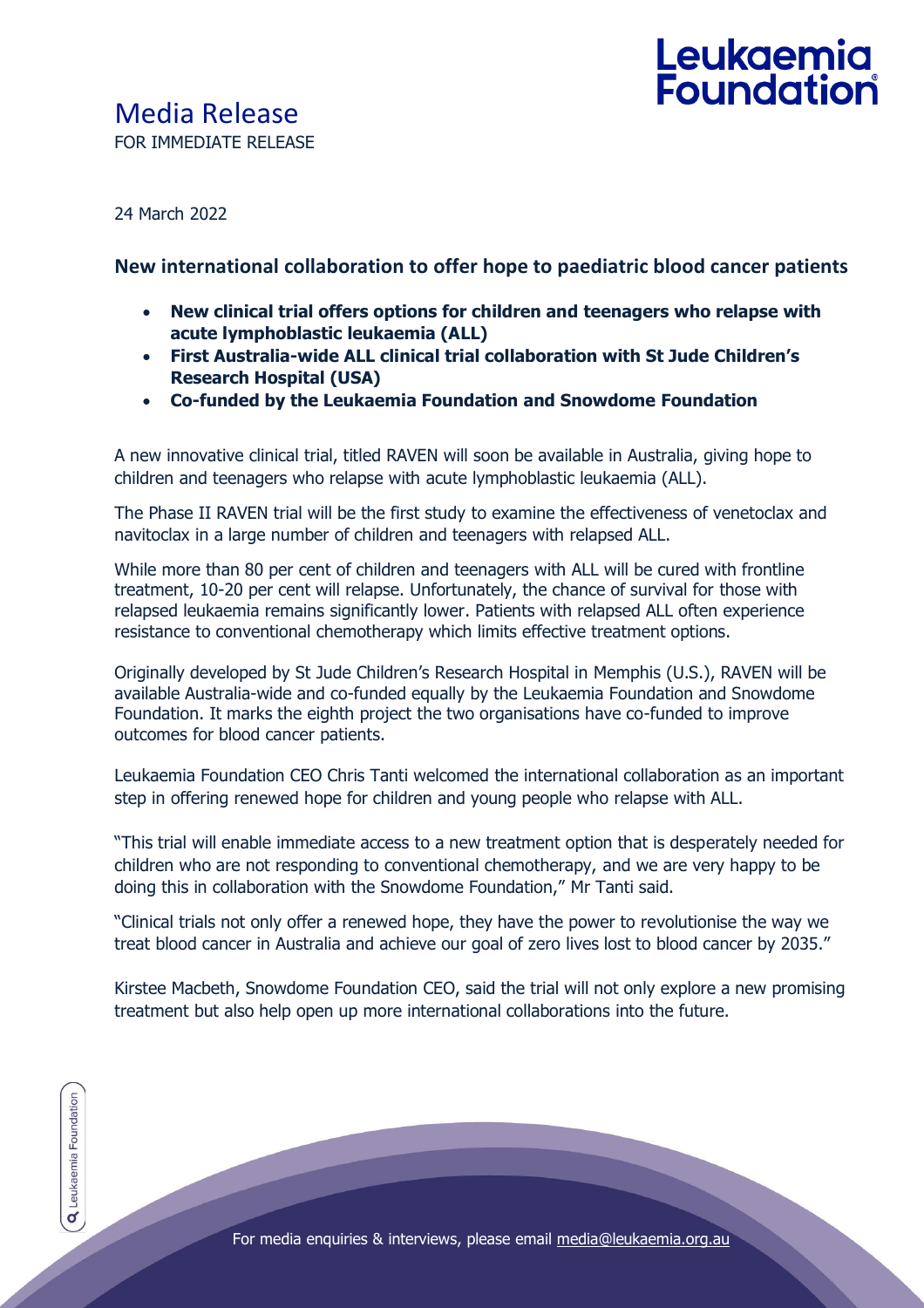"Thanks to investment in medical research and clinical trials, survival rates for childhood leukemias have improved remarkably. However, for those who have relapsed, the needle has not moved significantly enough and there are very few treatment options available. That's why support from Snowdome and our donors allows researchers to push forward, to focus on solving the biggest challenges and accelerate the discovery of new therapies."

"We are very proud to partner with the Leukaemia Foundation in providing this research grant to paediatric centres across Australia. This funding is a critical step in advancing new and better treatments for children battling with cancer, improving their chances for survival and quality of life," Ms Macbeth said.

Principal Investigator on the trial and consultant paediatric and haematologist/oncologist at the Women's and Children's Hospital, Adelaide, Dr Michael Osborn said the aim of the trial was to determine whether venetoclax and navitoclax, added to chemotherapy, will improve the rate of patients who are measurable residual disease (MRD) negative at the end of induction.

"High-quality clinical trials are vital to improve clinical care for patients and international partnerships are essential due to the rarity of childhood cancers. We couldn't have opened this study in Australia without the support of the Leukaemia Foundation and Snowdome Foundation."

"Venetoclax has been shown to be highly effective in a number of haematological malignancies in older adults, such as chronic lymphocytic leukemia and certain lymphomas. The recently completed Phase I study of this combination in ALL demonstrated very promising early results, highlighting the need to test the effectiveness of this combination in a larger number of children. The combination of these two drugs – venetoclax and navitoclax  $-$  together with chemotherapy and other successful immunotherapies, like blinatumomab, and targeted agents makes this trial unique."

"If this is shown to be effective, it will offer potential treatments for patients who've run out of other options. We anticipate there will be just over 10 children and young people across Australia per year who would be eligible for this trial, but hope that what we learn from this study will benefit many more," Dr Osborn said.

The RAVEN trial, designed to treat patients aged four to 21, with a combination of venetoclax, navitoclax, and chemotherapy, will recruit up to 78 patients in Australia, New Zealand, and the U.S.

Genomic testing will also be undertaken as part of the RAVEN study in part at the South Australian Health and Medical Research Institute (SAHMRI) in Adelaide, providing an opportunity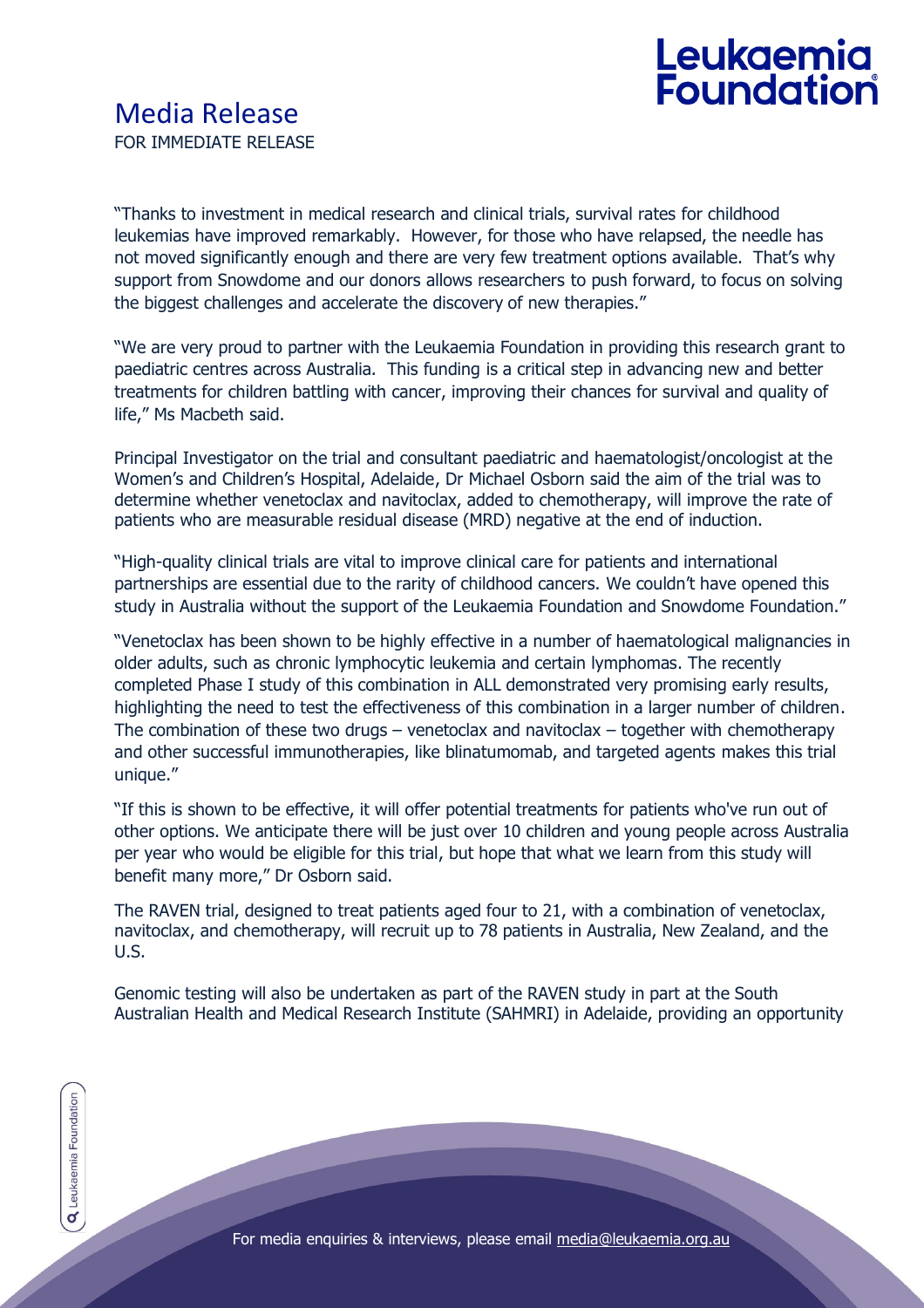## Media Release FOR IMMEDIATE RELEASE

# Leukaemia<br>Foundation

to collaborate with St Jude's and further develop diagnostic tests in partnership with one of the best ALL genomics labs in the world.

The Australian and New Zealand Children's Haematology/Oncology Group (ANZCHOG) will be the national sponsor for RAVEN. The trial is due to open in Australia in mid-2022 and is expected to recruit participants over the following 30 months. The trial is anticipated to be available at Royal Children's Hospital (VIC), Monash Children's Hospital (VIC), Perth Children's Hospital (WA), John Hunter Children's Hospital (NSW), Children's Hospital at Westmead (NSW), Sydney Children's Hospital (NSW) and Women's & Children's Hospital (SA).

#### **Available for interview:**



#### **Chris Tanti, CEO, Leukaemia Foundation**

With an extensive background in the health sector, Chris joined the Leukaemia Foundation in February 2021 and brings a wealth of knowledge to the organisation. Chris began his career in social work and in clinical settings as a psychotherapist working across acute and public mental health before transitioning into management some 25 years ago. He has since held national and international senior executive positions including CEO of Australia's National Disability Services and leading mental health organisation, Headspace. Chris is located in Melbourne and available for interviews via phone or online video platforms.



#### **Kirstee Macbeth, CEO, Snowdome Foundation**

Kirstee is an international consultant, advisor and strategist. She has more than twenty-five years' experience in organisational and strategic business leadership, commercial development, fundraising and marketing. Working in senior executive positions within public, private and charitable organisations throughout Australasia, the UK and Europe, Kirstee's experience includes a range of sectors including advertising, media, arts, cultural, retail, FMCG, finance, tourism, business and government. Kirstee has a strong track record in building, growing and transforming businesses from start-ups to financial turnarounds,

founding her own strategic consultancy and currently sits on multiple boards. Her key achievements include the successful establishment of the Scottish office of global entertainment marketing agency, AKA, a three-year tenure as Vice President of the Edinburgh Chamber of Commerce, playing a lead role in the creation and realisation of White Night Melbourne and the repositioning of Heide Museum of Modern Art. Kirstee joined the Snowdome Foundation as CEO in October 2020.

 $END -$ 

For all media enquiries please email [media@leukaemia.org.au.](mailto:media@leukaemia.org.au)